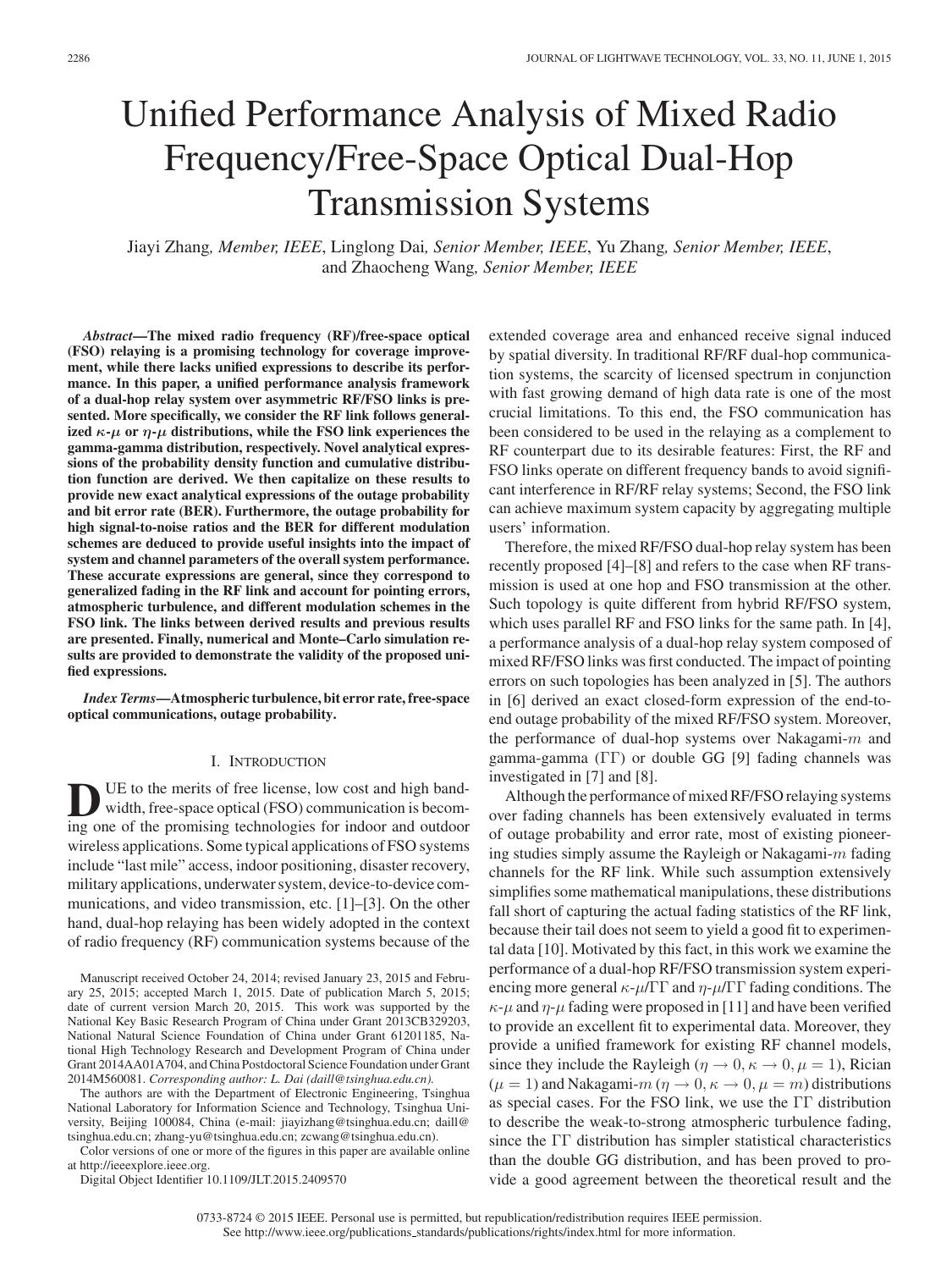corresponding experimental data [12]–[14]. Moreover, the pointing errors, which is caused by an unavoidable misalignment between transmitter and receiver due to thermal expansion, dynamic wind loads, and weak earthquakes, is one of the major issues leading to a severe performance degradation of the FSO link [15], [16]. Therefore, we study the effect of pointing errors on the performance of dual-hop RF/FSO systems.

The contributions of this paper are summarized as follows:

- Novel analytical expressions of the probability density function (PDF) and the cumulative distribution function (CDF) for the mixed RF/FSO dual-hop relaying system are derived in terms of Meijer's G-function, which can be easily evaluated and efficiently programmed in most standard software packages (e.g., MAPLE, MATHEMAT-ICA). We further demonstrate that previous results in [4], [5], and [7], and for the Rayleigh and Nakagami-m RF fading channels can be considered as special cases of our results.
- $\bullet$  We derive the generalized analytical expressions of the end-to-end outage probability and average bit error rate (BER) for the mixed RF/FSO dual-hop system. These exact formulations are more general, since they correspond to  $\kappa$ - $\mu$  and  $\eta$ - $\mu$  fading in the RF link, and account for pointing errors, atmospheric turbulence and different modulation schemes in the FSO link.
- - The asymptotic closed-form outage probability in the high signal-to-noise ratio (SNR) regime is assessed, which can provide useful insights into the impact of system and fading parameters on the overall system performance. From an engineering perspective, we particularly investigate the effect of pointing errors in the FSO link on the BER performance, with different modulation schemes and/or various channel fading conditions.
- -Although corresponding expressions for the case of  $\kappa$ - $\mu/\Gamma\Gamma$  fading presented herein are given in terms of infinite series, we only need less than ten terms to get a satisfactory accuracy (e.g., smaller than  $10^{-6}$ ) for all considered cases.

The remainder of the paper is structured as follows: In Section II the mixed RF/FSO system model is presented, and the statistical characteristics of generalized fading channels are described in Section III. In Section IV, we derive novel and analytical expressions of the outage probability and average BER for the mixed RF/FSO dual-hop system. Numerical and Monte–Carlo simulation results are provided in Section V, and Section VI concludes with a summary of the main results.

# II. MIXED RF-FSO SYSTEM MODEL

As shown in Fig. 1, we consider a dual-hop relay system with the source node S, the relay node R and the destination node D. The source node S cannot communicate directly with the destination node D because of the long distance or the block between them. The RF link between S and R experiences a  $\kappa$ - $\mu$  or  $\eta$ - $\mu$ fading, since the  $\kappa$ - $\mu$  or  $\eta$ - $\mu$  fading is more general and includes the Rayleigh, Rician and Nakagami- $m$  fading as special cases [11]. While the FSO link between R and D follows a ΓΓ distribution, which is widely used in FSO communications [2]. Similar



Fig. 1. The mixed RF/FSO dual-hop relay system with S, R and D denoting the source node, relay node and destination node, respectively. Moreover, the first hop (RF link) experiences a  $\kappa$ - $\mu$  or  $\eta$ - $\mu$  fading, and the second hop (FSO link) follows a ΓΓ fading.

to the related literature [17]–[19], we consider the high-energy FSO system with the commonly used on-off keying modulation. In this case, the FSO system performance is limited by background radiation and thermal noise, which can be modeled as the additive white Gaussian noise with the variance  $N_0/2$  as a good approximation of the Poisson photon-counting detection model [20]. Furthermore, we consider the typical amplify-andforward (AF) relaying scheme in the relay node R, which simply amplifies its received signal by a fixed gain  $G$  and then forward it to the destination node D. Following the similar analysis in [21], the end-to-end received instantaneous electrical SNR  $\gamma_{\text{eq}}$ at the destination node D is given by

$$
\gamma_{\text{eq}} = \frac{\gamma_1 \gamma_2}{c + \gamma_2},\tag{1}
$$

where  $c \triangleq G^2/N_0$ ,  $\gamma_1$  denotes the SNR of the RF hop (i.e., S-R link) and  $\gamma_2$  represents the electrical SNR of the FSO hop (i.e., R-D link).

#### III. STATISTICAL CHARACTERISTICS

In this section, we first deduce the novel analytical CDF expression for the mixed RF/FSO dual-hop system. Then, the PDF expression is derived by differentiating the CDF expression. These expressions are useful for following analysis.

# *A. Cumulative Distribution Function*

The CDF of the end-to-end instantaneous received electrical SNR  $\gamma_{\text{eq}}$  can be expressed as

$$
F_{\gamma_{\text{eq}}}(x) = \int_0^\infty \Pr\left[\gamma_{\text{eq}} < x | \gamma_2\right] f_{\gamma_2} \left(\gamma_2\right) d\gamma_2
$$
\n
$$
= \int_0^\infty F_{\gamma_1} \left(\frac{c + \gamma_2}{\gamma_2} x\right) f_{\gamma_2} \left(\gamma_2\right) d\gamma_2. \tag{2}
$$

Note that (2) involves the PDF of the SNR at the relay node R, and the CDF of the electrical SNR at the destination node D. The PDF of ΓΓ fading channels with pointing errors is given by [7]

$$
f_{\Gamma\Gamma}\left(\gamma_{2}\right) = \frac{\xi^{2}}{t\Gamma\left(a\right)\Gamma\left(b\right)\gamma_{2}} G_{1,3}^{3,0} \left[ dab \left(\frac{\gamma_{2}}{\kappa_{t}}\right)^{1/t} \middle| \begin{array}{l} \xi^{2} + 1\\ \xi^{2}, a, b \end{array} \right],\tag{3}
$$

where  $G(\cdot)$  is the Meijer's *G*-function [24, Eq. (9.301)],  $\Gamma(\cdot)$  is the gamma function  $[24, Eq. (8.310)], t$  accounts for the widely used detection technique type (i.e.,  $t = 1$  represents heterodyne detection, and  $t = 2$  is intensity modulation with direct detection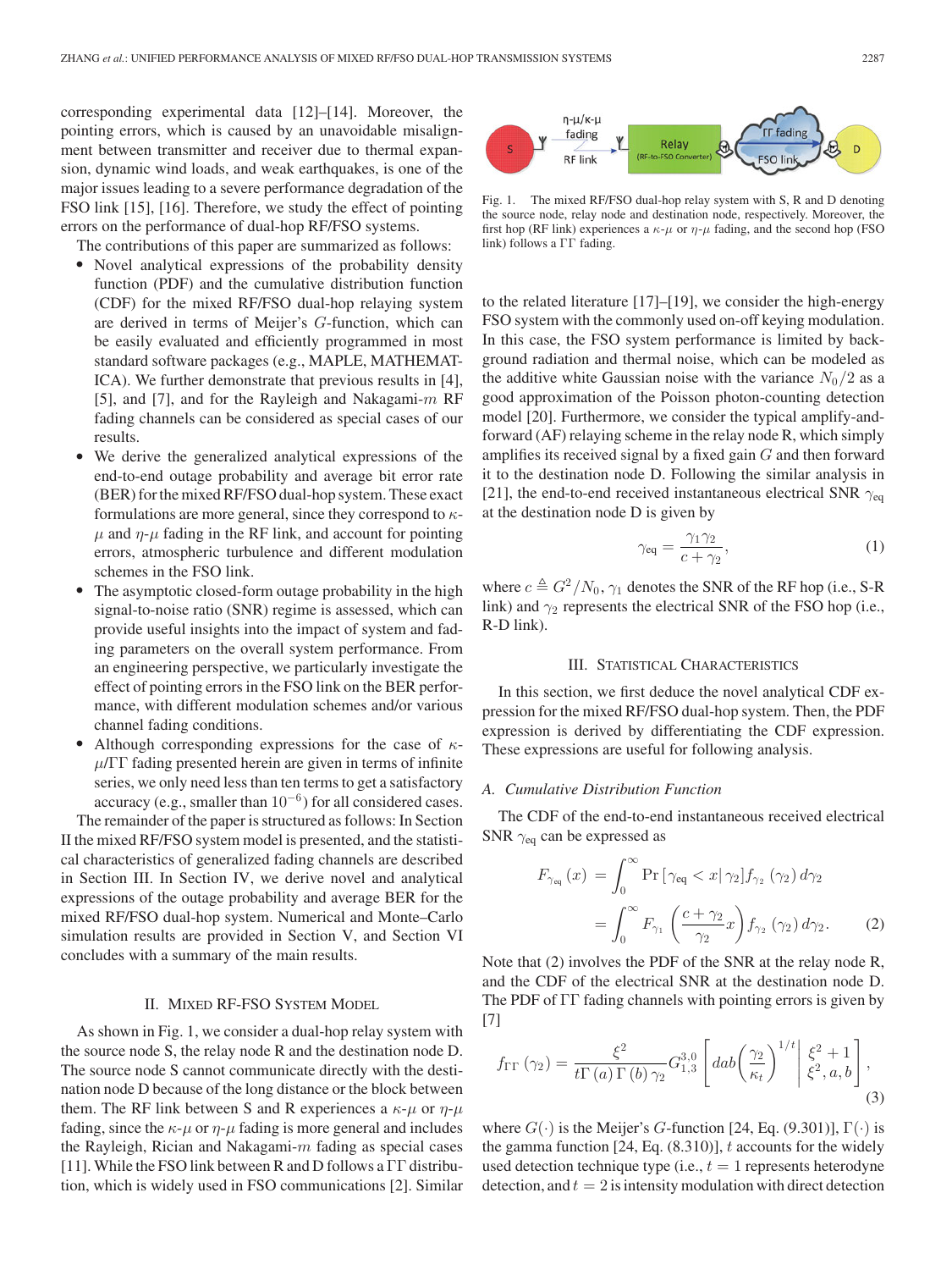(IM/DD)),  $d = \xi^2/(\xi^2 + 1)$  with  $\xi$  being the ratio between the equivalent beam radius and the pointing errors displacement standard deviation at the destination node D, and  $\kappa_t$  denotes the average SNR as [5], [22]

$$
\kappa_t \triangleq \begin{cases} \mathbf{E}(\gamma_2) = \bar{\gamma}_2, & t = 1 \\ \frac{\bar{\gamma}_2 ab \xi^2 (\xi^2 + 2)}{(a+1)(b+1)(\xi^2 + 1)^2}, & t = 2 \end{cases}
$$
(4)

Note that larger effect of pointing errors means smaller values of  $\xi$ . Moreover, the two effective numbers a and b are related to the atmospheric conditions and can be expressed as [17]

$$
a = \left(\exp\left[\frac{0.49\sigma_2^2}{\left(1 + 0.18d^2 + 0.56\sigma_2^{12/5}\right)^{7/6}}\right] - 1\right)^{-1}, \quad (5)
$$

$$
b = \left(\exp\left[\frac{0.51\sigma_2^2 \left(1 + 0.69\sigma_2^{12/5}\right)^{-5/6}}{\left(1 + 0.9d^2 + 0.62d^2\sigma_2^{12/5}\right)^{5/6}}\right] - 1\right)^{-1}, \quad (6)
$$

where  $\sigma_2^2 = 0.492 C_n^2 \hat{k}^{7/6} L^{11/6}$  is the Rytov variance,  $d =$  $\sqrt{\hat{k}D^2/4L}$  with L being the distance between transmitter and receiver,  $\hat{k} \triangleq 2\pi/\lambda$  denotes the optical wavenumber with λ being the operational wavelength,  $D$  is the aperture diameter of the receiver, and  $C_n^2$  is the altitude-dependent index of the refractive structure parameter determining the turbulence strength. Furthermore, we assume  $C_n^2$  remains constant for a relatively long transmit bits interval, and it varies from  $1 \times 10^{-15}$ m<sup>-2/3</sup> to  $3 \times 10^{-14}$  m<sup>-2/3</sup> for weak to strong turbulence cases [20].

Then we introduce the statistical characteristics of the generalized fading for the RF hop. There are two formats for the  $\eta$ - $\mu$  distribution, namely, Format 1 and Format 2. According to [11], Format 1 can be converted into Format 2 through a bilinear transformation. Without loss of generality, we focus on Format 1 in the following. Due to its mathematical briefness and significant features [25], the common case of integer values of  $\mu$  is considered. The CDF of the  $\eta$ - $\mu$  distribution for integer values of  $\mu$  is given by [25, Eq. (3)]

$$
F_{\eta-\mu}(\gamma_1) = 1 - \frac{1}{\Gamma(\mu)} \left(\frac{h}{H}\right)^{\mu} \sum_{n=1}^{2}
$$
  
 
$$
\times \sum_{k=0}^{\mu-1} \sum_{l=0}^{\mu-k-1} \frac{A_n^l a_{n,k}}{l!} \gamma_1^l \exp(-A_n \gamma_1), \quad (7)
$$

where  $h \triangleq (2 + \eta^{-1} + \eta) / 4$ ,  $H \triangleq (\eta^{-1} - \eta) / 4$ ,  $A_1 \triangleq 2\mu$  $(h-H)/\bar{\gamma_1}, A_2 \triangleq 2\mu (h+H)/\bar{\gamma_1}, a_{1,k} \triangleq \frac{(-1)^k \Gamma(\mu+k)H^{-k}}{2^{\mu+k} k!(h-H)^{\mu-k}}1,$  $a_{2,k} \triangleq \frac{(-1)^k \Gamma(\mu+k) H^{-k}}{2^{\mu+k} k! (H+h)^{\mu-k}}$ , and  $\bar{\gamma_1}$  denotes the average SNR of the RF hop.

<sup>1</sup>Note that there is a typo for  $a_{1,k}$  in [25, Eq. (3)], where  $(H - h)^{\mu - k}$  in the denominator of  $a_{1,k}$  should be  $(h - H)^{\mu - k}$ .

Moreover, the  $\kappa$ - $\mu$  SNR PDF is given by [11, Eq. (2)]

$$
f_{\kappa-\mu}(\gamma_1) = \frac{\mu(1+\kappa)^{\frac{\mu+1}{2}}}{\kappa^{\frac{\mu-1}{2}} \exp(\kappa\mu) \bar{\gamma}_1^{\frac{\mu+1}{2}}} \gamma_1^{\frac{\mu-1}{2}} \exp\left(-\frac{\mu(1+\kappa)\gamma_1}{\bar{\gamma}_1}\right) \times I_{\mu-1}\left(2\mu\sqrt{\frac{\kappa(1+\kappa)\gamma}{\bar{\gamma}_1}}\right),
$$
\n(8)

where  $I_v(\cdot)$  is the modified Bessel function of the first kind with order v. After using the infinite series representation of  $I_v(\cdot)$ [24, Eq. (8.445)] and simple algebraic operation, the CDF of the  $\kappa$ - $\mu$  distribution can be written as

$$
F_{\kappa-\mu}(\gamma_1) = e^{-k\mu} \sum_{i=0}^{\infty} \frac{(\kappa\mu)^i}{i!} \left(1 - \frac{\Gamma(\mu+i, A\gamma_1)}{\Gamma(\mu+i)}\right), \quad (9)
$$

where  $A \triangleq \frac{\mu(1+\kappa)}{\sigma^{\bar{\gamma}}-1}$  and  $\Gamma(\cdot, \cdot)$  is the incomplete gamma function  $[24, \text{Eq. } (8.350\text{·}2)].$ 

For the case of  $\eta$ - $\mu$ /ΓΓ fading, we substitute (3) and (7) into (2) and derive

$$
F_{\gamma_{\text{eq}}}(\gamma) = 1 - \frac{\xi^2}{t\Gamma(\mu)\Gamma(a)\Gamma(b)} \left(\frac{h}{H}\right)^{\mu}
$$
  
 
$$
\times \sum_{n=1}^{2} \sum_{k=0}^{\mu-1} \sum_{l=0}^{\mu-k-1} \frac{A_n^l a_{n,k} \gamma^l \exp(-A_n \gamma)}{l!}
$$
  
 
$$
\times \int_0^\infty \left(1 + \frac{c}{\gamma_2}\right)^l \exp\left(-\frac{A_n c \gamma}{\gamma_2}\right) \frac{1}{\gamma_2}
$$
  
 
$$
\times G_{1,3}^{3,0} \left[ dab \left(\frac{\gamma_2}{\kappa_t}\right)^{1/t} \middle| \frac{\xi^2 + 1}{\xi^2, a, b} \right] d\gamma_2.
$$
 (10)

Utilizing the binomial expansion [24, Eq. (1.111)] and the integral identity as derived in (A.4), the corresponding analytical CDF of  $\gamma_{eq}$  can be derived as

$$
F_{\gamma_{eq}}^{\eta-\mu}(\gamma) = 1 - \frac{\xi^2 t^{a+b-2}}{\Gamma(\mu) \Gamma(a) \Gamma(b) (2\pi)^{t-1}} \left(\frac{h}{H}\right)^{\mu} \times \sum_{n=1}^2 \sum_{k=0}^{\mu-1} \sum_{l=0}^{\mu-k-1} \sum_{j=0}^l \frac{a_{n,k} (A_n \gamma)^{l-j} \exp(-A_n \gamma)}{j! (l-j)!} \times G_{t,3t+1}^{3t+1,0} \left[ \frac{(dab)^t A_n c}{\kappa_t t^{2t}} \gamma \middle| \frac{\omega}{\tau} \right],
$$
 (11)

where  $\omega \triangleq \{\frac{\xi^2 + 1}{t}, \frac{\xi^2 + t}{t}\}$  and  $\tau \triangleq \{\frac{\xi^2}{t}, \frac{\xi^2 + t - 1}{t}, \frac{a}{t}, \frac{a + t - 1}{t}, \frac{b}{t}, \frac{b + t - 1}{t}, j\}.$ 

For the case of  $\kappa$ - $\mu$ /ΓΓ fading, we utilize the finite series representation of  $\Gamma(\cdot, \cdot)$  [24, Eq. (8.352.4)] and the similar method aforementioned. Then the corresponding analytical CDF of  $\gamma_{eq}$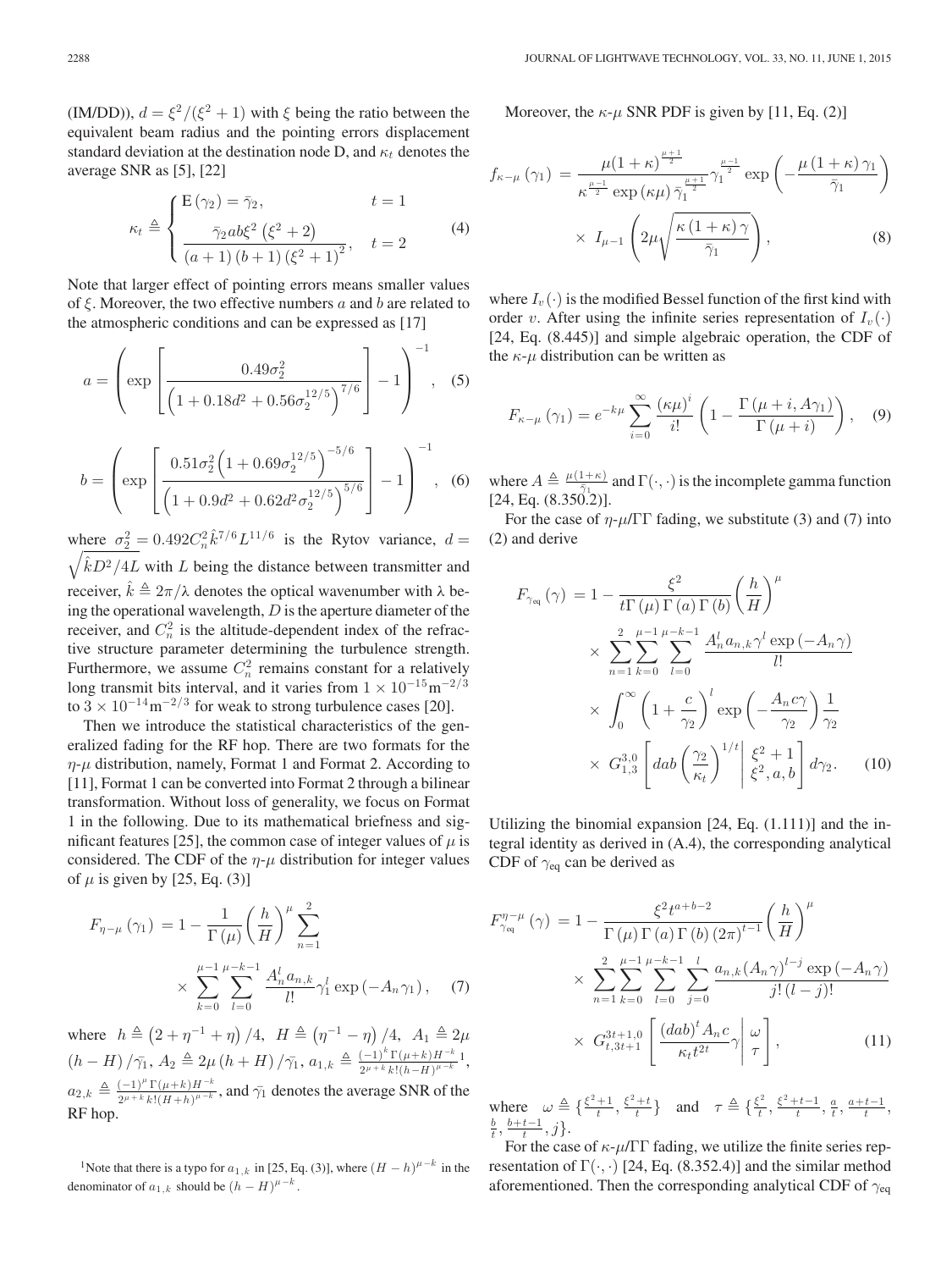## can be derived as

$$
F_{\gamma_{\text{eq}}}^{\kappa-\mu}(\gamma) = \sum_{i=0}^{\infty} \frac{(\kappa \mu)^i}{i!e^{k\mu}} - \frac{\xi^2 t^{a+b-2}}{(2\pi)^{t-1} \Gamma(a) \Gamma(b) e^{A\gamma + \kappa \mu}} \times \sum_{i=0}^{\infty} \sum_{l=0}^{\mu+i-1} \sum_{j=0}^{l} \frac{(A\gamma)^{l-j} (\kappa \mu)^i}{i!j! (l-j)!} G_{t,3t+1}^{3t+1,0} \left[ \frac{(dab)^t Ac}{\kappa_t t^{2t}} \gamma \middle| \frac{\omega}{\tau} \right]. \tag{12}
$$

Although the CDF expression of  $\kappa$ - $\mu$ /ΓΓ fading channels is given in the form of infinite series, we can truncated (12) suitably (no more than ten terms) so as to achieve a satisfactory accuracy (e.g., smaller than  $10^{-6}$ ) as seen in Fig. 3.

It is worthy to point out that for  $\eta \to 0$ ,  $\kappa \to 0$  and  $\mu = m$ (or  $\eta \rightarrow 1$  and  $\mu = m/2$ ), (11) and (12) reduce to the CDF of the mixed Nakagami-m/ΓΓ dual-hop relaying systems as

$$
F_{\gamma_{\text{eq}}}^{\text{Nakagami}}(\gamma) = 1 - \frac{t^{a+b-2}\xi^2}{(2\pi)^{t-1}\Gamma(a)\Gamma(b)} \exp\left(-\frac{m}{\bar{\gamma}_1}\gamma\right)
$$
  
\$\times \sum\_{l=0}^{m-1} \sum\_{j=0}^l \frac{1}{j!(l-j)!} \left(\frac{m\gamma}{\bar{\gamma}\_1}\right)^{l-j} G\_{t,3t+1}^{3t+1,0} \left[\frac{(dab)^t c}{\kappa\_t t^{2t}} \frac{m}{\bar{\gamma}\_1} \gamma \middle| \frac{\omega}{\tau}\right]\$,

which is in agreement with [7, Eq. (8)]. Furthermore, for dualhop relaying systems over mixed Rayleigh/ΓΓ fading channels, e.g.,  $\eta \rightarrow 0$ ,  $\kappa \rightarrow 0$  and  $\mu = 1$ , our result presented in (11) and  $(12)$  can be shown to agree with  $[5, Eq. (2)].$ 

#### *B. Probability Density Function*

The PDF expression can be obtained by differentiating (11) and (12) with respect to  $\gamma$ . With the help of [26, Eq.  $(07.34.20.0001.01)$ ] and [24, Eq.  $(9.31.5)$ ], we derive the analytical PDF expressions for two cases as

$$
f_{\gamma_{\text{eq}}}^{\eta-\mu}(\gamma) = \frac{\xi^2 t^{a+b-2}}{\Gamma(\mu) \Gamma(a) \Gamma(b) (2\pi)^{t-1}} \left(\frac{h}{H}\right)^{\mu} \times \sum_{n=1}^2 \sum_{k=0}^{\mu-1} \sum_{l=0}^{\mu-k-1} \sum_{j=0}^l \frac{a_{n,k} (A_n \gamma)^{l-j} e^{-A_n \gamma}}{j! (l-j)!} \left\{ \left(A_n - \frac{l-j}{\gamma}\right) \times G_{t,3t+1,0}^{3t+1,0} \left[ \frac{(dab)^t A_n c}{\kappa_t t^{2t}} \gamma \middle| \tau, j \right] - \frac{1}{\gamma} G_{t+1,3t+2}^{3t+1,1} \left[ \frac{(dab)^t A_n c}{\kappa_t t^{2t}} \gamma \middle| \tau, 1 \right] \right\},
$$
\n(13)

and

$$
f_{\gamma_{eq}}^{\kappa-\mu}(\gamma) = \frac{\xi^2 t^{a+b-2}}{(2\pi)^{t-1} \Gamma(a) \Gamma(b) e^{A\gamma+\kappa\mu}} \times \sum_{i=0}^{\infty} \sum_{l=0}^{\mu+i-1} \sum_{j=0}^{l} \frac{(A\gamma)^{l-j} (\kappa\mu)^i}{i!j!(l-j)!} \left\{ \left( A - \frac{l-j}{\gamma} \right) \times G_{t,3t+1}^{3t+1,0} \left[ \frac{(dab)^t Ac}{\kappa_t t^{2t}} \gamma \middle| \frac{\omega}{\tau, j} \right] - \frac{1}{\gamma} G_{t+1,3t+2}^{3t+1,1} \left[ \frac{(dab)^t Ac}{\kappa_t t^{2t}} \gamma \middle| \frac{0, \omega}{\tau, 1} \right] \right\}.
$$
 (14)

Note that  $(13)$  and  $(14)$  can be reduced to  $[7, Eq. (11)]$  and [5, Eq. (4)] for the cases of Nakagami-m/ΓΓ and Rayleigh/ΓΓ fading, where the IM/DD scheme is considered, respectively.

#### IV. PERFORMANCE ANALYSIS

We derive novel and analytical expressions of the end-toend outage probability and average BER for the mixed RF/FSO dual-hop system in this section. Moreover, the asymptotic outage probability in the high-SNR regime and BER performance without pointing errors are also assessed.

## *A. Outage Probability*

As an significant metric for the performance of a wireless communication system, the outage probability is defined as the probability that the instantaneous SNR  $\gamma_{\text{eq}}$  falls below a predetermined threshold  $\gamma_{\text{th}}$  [27]. Mathematically, the outage probability of dual-hop AF relaying can be obtained by setting  $\gamma = \gamma_{\text{th}}$ in (11) as  $P_o = \Pr(\gamma_{eq} < \gamma_{th}) = F_{\gamma_{eq}}(\gamma_{th})$ .

In order to provide more insights into the impact of system and fading parameters on the system performance, we now focus on the high-SNR regime. By taking  $\kappa_t \gg 1$  in (11) and (12), and using [24, Eq. (9.303)], the asymptotic high-SNR outage probability can be derived as

$$
P_{0,\kappa_{t}}^{\eta-\mu} = 1 - \frac{\xi^{2}t^{a+b-2}}{\Gamma(\mu)\Gamma(a)\Gamma(b)(2\pi)^{t-1}} \left(\frac{h}{H}\right)^{\mu} \times \sum_{n=1}^{2} \sum_{k=0}^{\mu-1} \sum_{l=0}^{\mu-k-1} \sum_{j=0}^{l} \sum_{i=1}^{3t+1} \frac{a_{n,k}(A_{n}\gamma_{\text{th}})^{l-j}}{j!(l-j)!e^{-A_{n}\gamma_{\text{th}}}} \times \left(\frac{(dab)^{t}A_{n}c}{\kappa_{t}t^{2t}}\gamma_{\text{th}}\right)^{\tau_{i}} \frac{\prod_{\rho=1,\rho\neq i}^{3t+1} \Gamma(\tau_{\rho}-\tau_{i})}{\prod_{\rho=1}^{t} \Gamma(\omega_{\rho}-\tau_{i})},
$$
\n(15)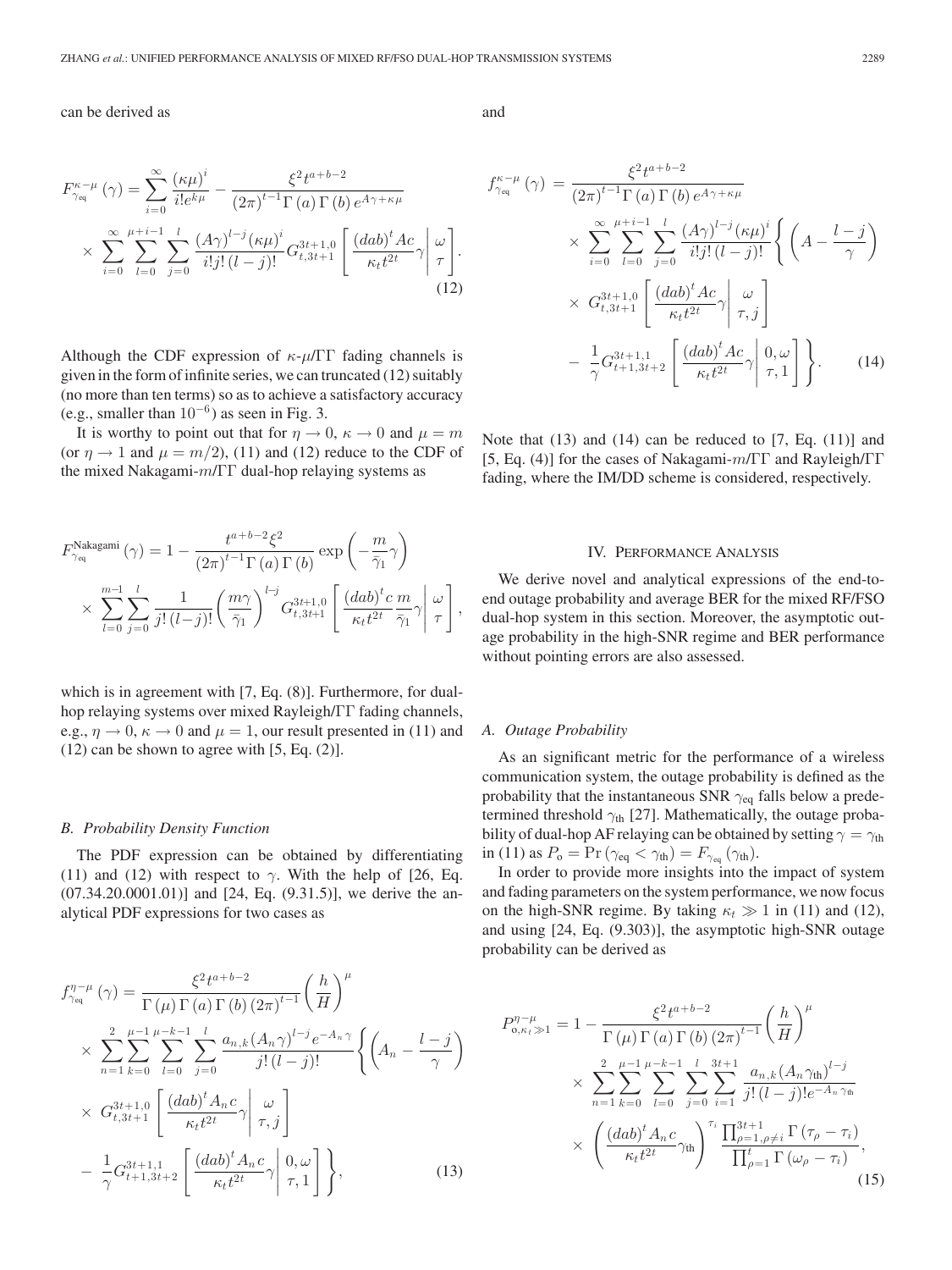and

$$
P_{\mathbf{o}, \kappa_t \gg 1}^{\kappa - \mu} = \sum_{i=0}^{\infty} \frac{(\kappa \mu)^i}{i! e^{k\mu}} - \frac{\xi^2 t^{a+b-2}}{(2\pi)^{t-1} \Gamma(a) \Gamma(b) e^{A\gamma_{\text{th}} + \kappa \mu}} \times \sum_{i=0}^{\infty} \sum_{l=0}^{\mu+i-1} \sum_{j=0}^{l} \frac{(A\gamma_{\text{th}})^{l-j} (\kappa \mu)^i}{i! j! (l-j)!} \times \left(\frac{(dab)^t A c}{\kappa_t t^{2t}} \gamma_{\text{th}}\right)^{\tau_i} \frac{\prod_{\rho=1, \rho \neq i}^{3t+1} \Gamma(\tau_\rho - \tau_i)}{\prod_{\rho=1}^t \Gamma(\omega_\rho - \tau_i)}, \quad (16)
$$

where  $\tau_i$  denotes the *i*th term of  $\tau$ , and  $\omega_\rho$  accounts for the  $\rho$ th term of  $\omega$ , respectively. Note that (15) and (16) are in the form of simple elementary functions. It is clear to see from (15) and (16) that the outage probability becomes smaller as the average electrical SNR  $\kappa_t$  of the FSO link increases, which agrees with the corresponding findings presented in [4]–[7].

## *B. Bit Error Rate*

Note that the binary modulation schemes are widely used in experimental and practical FSO communication systems [28], [29]. For an extensive list of different binary modulation schemes, a unified BER expression is given as [30, Eq. (12)]

$$
P_{\rm b} = \frac{q^p}{2\Gamma(p)} \int_0^\infty \exp\left(-q\gamma\right) \gamma^{p-1} F\left(\gamma\right) d\gamma,\tag{17}
$$

where the parameters  $p$  and  $q$  denote different modulation schemes. For example, by setting  $p = 1$  and  $q = 0.5$ , the BER of non-coherent binary frequency shift keying (NBFSK) is obtained, while for coherent binary frequency shift keying (CBFSK), we should set  $p = 0.5$  and  $q = 0.5$  [31].

By substituting  $(11)$  and  $(12)$  into  $(17)$ , and using  $[24, Eq.]$ (7.813.1)], we can obtain the analytical BER expressions as

$$
P_{b}^{\eta-\mu} = \frac{1}{2} - \frac{\xi^{2}t^{a+b-2}q^{p}}{2\Gamma(\mu)\Gamma(a)\Gamma(b)\Gamma(p)(2\pi)^{t-1}} \left(\frac{h}{H}\right)^{\mu}
$$
  
 
$$
\times \sum_{n=1}^{2} \sum_{k=0}^{\mu-1} \sum_{l=0}^{\mu-k-1} \sum_{j=0}^{l} \frac{a_{n,k}(A_{n})^{l-j}(q+A_{n})^{j-p-l}}{j!(l-j)!}
$$
  
 
$$
\times G_{t+1,3t+1}^{3t+1,1} \left[ \frac{(dab)^{t}A_{n}c}{\kappa_{t}t^{2t}(q+A_{n})} \middle| 1+j-p-l, \omega \right],
$$
 (18)

and

$$
P_b^{\kappa-\mu} = \frac{1}{2} \sum_{i=0}^{\infty} \frac{(\kappa \mu)^i}{i! e^{k\mu}} - \frac{\xi^2 t^{a+b-2} q^p e^{-\kappa \mu}}{2 \Gamma(\mu) \Gamma(a) \Gamma(b) \Gamma(p) (2\pi)^{t-1}} \times \sum_{i=0}^{\infty} \sum_{l=0}^{\mu+i-1} \sum_{j=0}^{l} \frac{A^{l-j} (\kappa \mu)^i (q+A)^{j-p-l}}{i! j! (l-j)!} \times G_{t+1,3t+1}^{3t+1} \left[ \frac{(dab)^t Ac}{\kappa_t t^{2t} (q+A)} \middle| 1+j-p-l, \omega \right]. \tag{19}
$$

Note that for the special case of mixed Rayleigh/ΓΓ fading channels as investigated in [5], (18) and (19) can reduce to [5, Eq. (14)] where the IM/DD scheme is considered.

Then, we consider the non-pointing errors case and recall that  $d = \xi^2/(\xi^2 + 1)$ . By taking  $\xi \to \infty$  (larger  $\xi$  means smaller pointing errors) and using the definition of the Meijer's Gfunction [24, Eq. (9.301)], the BER expressions can be converged to

$$
P_{b,\xi \to \infty}^{\eta - \mu} = \frac{1}{2} - \frac{t^{a+b-2}q^p}{2\Gamma(\mu)\Gamma(a)\Gamma(b)\Gamma(p)(2\pi)^{t-1}} \left(\frac{h}{H}\right)^{\mu}
$$
  
 
$$
\times \sum_{n=1}^2 \sum_{k=0}^{\mu-1} \sum_{l=0}^{\mu-k-1} \sum_{j=0}^l \frac{a_{n,k} (A_n)^{l-j} (q + A_n)^{j-p-l}}{j!(l-j)!}
$$
  
 
$$
\times G_{t-1,2t+1}^{2t+1,1} \left[ \frac{(ab)^t A_n c}{\kappa_t t^{2t} (q + A_n)} \middle| 1+j-p-l \right], \tag{20}
$$

and

$$
P_{b,\xi \to \infty}^{\kappa - \mu} = \frac{1}{2} \sum_{i=0}^{\infty} \frac{(\kappa \mu)^i}{i! e^{k\mu}} - \frac{\xi^2 t^{a+b-2} q^p e^{-\kappa \mu}}{2\Gamma(\mu) \Gamma(a) \Gamma(b) \Gamma(p) (2\pi)^{t-1}} \times \sum_{i=0}^{\infty} \sum_{l=0}^{\mu + i - 1} \sum_{j=0}^{l} \frac{A^{l-j} (\kappa \mu)^i (q + A)^{j-p-l}}{i! j! (l-j)!} \times G_{t-1,2t+1}^{2t+1} \left[ \frac{(ab)^t A_n c}{\kappa_t t^{2t} (q + A_n)} \middle| 1 + j - p - l \right], \tag{21}
$$

where  $\tau' \triangleq \{\frac{a}{t}, \frac{a+t-1}{t}, \frac{b}{t}, \frac{b+t-1}{t}, j\}$ . Once again, it is worthy to point out that (20) and (21) reduce to [5, Eq. (15)] when  $t = 2$ (i.e., IM/DD scheme). Note that the average BER expressions of non-binary modulation schemes can be also obtained by using the similar way presented here.

# V. NUMERICAL RESULTS

In this section, the analytical results of mixed RF/FSO systems over different system configuration scenarios and/or various channel fading conditions are presented and compared with Monte–Carlo simulations. Without loss of generality, we assume the heterodyne detection  $t = 1$ , the threshold  $\gamma_{\text{th}} = 0$  dB, the link distance  $L = 4000 \text{ m}$ , the receiver aperture diameter  $D = 0.01$  m, and a wavelength of  $\lambda = 1550$  nm throughout this section [21]. For the mixed RF/FSO AF relay scheme with the fixed gain, we set  $c = 1$  at the relay node. In Monte–Carlo simulations,  $10^6$   $\eta$ - $\mu$ ,  $\kappa$ - $\mu$  and  $\Gamma\Gamma$  random samples are generated.

Fig. 2 depicts the simulated, analytical (11) and high-SNR approximated (15) outage probability against the average electrical SNR of the FSO hop when different values of the fading parameters  $\mu$  and  $\eta$  are considered in the RF hop. The average SNR of the RF hop is set as  $\bar{\gamma}_1 = 10$  dB, the turbulence strength is weak with  $C_n^2 = 1 \times 10^{-15} \text{m}^{-2/3}$ , and the pointing errors are large with  $\xi = 1.1$ . We can find that there is a good match between the analytical and simulated results, and the high-SNR approximation is quite tight in the moderate- and high-SNR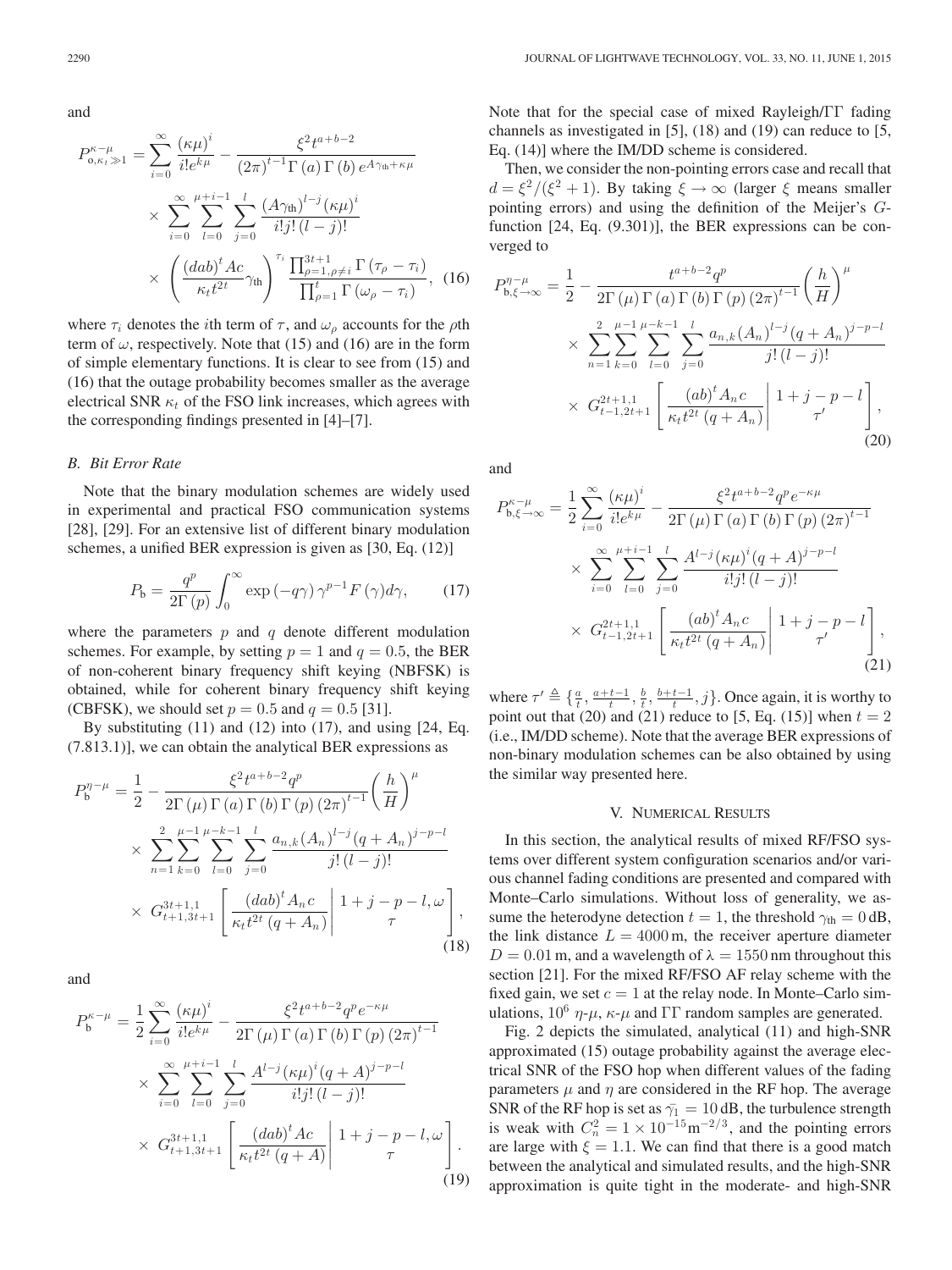

Fig. 2. Simulated, analytical and high-SNR approximated outage probability of mixed RF/FSO dual-hop relay systems over  $\eta$ - $\mu$ /ΓΓ fading channels versus the average electrical SNR of the FSO hop  $\bar{\gamma_2}$  ( $C_n^2 = 1 \times 10^{-15}$  m<sup>-2/3</sup>, D = 0.01 m,  $L = 4000$  m,  $\lambda = 1550$  nm,  $\bar{\gamma_1} = 10$  dB and  $\xi = 1.1$ ).



Fig. 3. Simulated, analytical and high-SNR approximated outage probability of mixed RF/FSO dual-hop relay systems over  $\kappa$ - $\mu$ /ΓΓ fading channels versus the average electrical SNR of the FSO hop  $\bar{\gamma_2}$  ( $C_n^2 = 1 \times 10^{-15}$  m<sup>-2/3</sup>, D = 0.01 m,  $L = 4000$  m,  $\lambda = 1550$  nm,  $\bar{\gamma_1} = 10$  dB and  $\xi = 1.1$ ).

regimes, which validates the accuracy of the proposed expressions. By varying one parameter while keeping the other one fixed, Fig. 2 reveals that increasing the values of  $\mu$  and/or  $\eta$ helps to overcome the fading effects. This is due to the fact that with more multipath clusters (larger  $\mu$ ) and/or the less difference between the power of in-phase and quadrature components (larger  $\eta$ ), the power of received signals will be enhanced. We recall that consistent conclusions were also drawn in [25], [32].

It is clear to see from Fig. 3 that the simulated, analytical (12) and high-SNR approximated (16) outage probability results match well. This verifies the accuracy of the CDF expression (12) derived in the analysis. With the selected parameters as shown in Fig. 3, we find that the convergent series of (12) is truncated with only ten terms to be sufficient to get numerically



Fig. 4. Simulated and analytical outage probability of mixed RF/FSO dualhop relay systems over weak-to-strong turbulence fading channels versus the average electrical SNR of the RF hop  $\bar{\gamma}_1$  ( $\mu = 3$ ,  $\eta = 0.5$ ,  $D = 0.01$  m,  $L =$ 4000 m,  $\lambda = 1550$  nm,  $\bar{\gamma}_2 = 10$  dB and  $\xi = 1.1$ ).

accurate results. In the  $\kappa$ - $\mu$  model, the parameter  $\kappa$  indicates the power of the dominant component of a signal and the parameter  $\mu$  represents the number of multipath clusters, respectively. By varying one parameter while keeping the other parameter fixed, Fig. 3 reveals that increasing the values of  $\kappa$  or  $\mu$  both helps overcome the effects of fading. Moreover, the effect of  $\mu$  on the outage probability is more pronounced than that of  $\kappa$ . For example, the gap between  $\kappa = 3$ ,  $\mu = 1$  and  $\kappa = 3$ ,  $\mu = 2$  curves is larger than that between  $\kappa = 3$ ,  $\mu = 1$  and  $\kappa \rightarrow 3$ ,  $\mu = 1$  curves.

In Fig. 4, the outage probability of mixed RF/FSO dual-hop relay systems under  $\eta$ - $\mu$ /ΓΓ fading conditions with  $\eta = 0.5$  and  $\mu = 3$ , and strong pointing errors with  $\xi = 1.1$  is illustrated for various values of the strength of the atmospheric turbulence  $C_n^2$ . The influence of the atmospheric turbulence on the outage performance becomes more obvious from weak to strong turbulence channels. For example, at  $\bar{\gamma}_1 = 20 \text{ dB}$ , the difference of the outage probability between  $C_n^2 = 9 \times 10^{-15} \text{m}^{-2/3}$ and  $C_n^2 = 1 \times 10^{-15} \text{m}^{-2/3}$  is much smaller than that between  $C_n^2 = 3 \times 10^{-14} \text{m}^{-2/3}$  and  $C_n^2 = 9 \times 10^{-15} \text{m}^{-2/3}$ . Therefore, Fig. 4 indicates that the mixed RF/FSO dual-hop relay system losses much outage performance in adverse weather or strong turbulence conditions (i.e., large values of  $C_n^2$ ).

The effect of pointing errors on the BER performance of mixed RF/FSO dual-hop relay systems with different modulation schemes is studied in Fig. 5. The parameters of the RF link are  $\eta = 0.5$  and  $\mu = 3$ , and the turbulence strength is  $C_n^2 = 9 \times 10^{-15} \text{m}^{-2/3}$ . It is clear that the analytical BER expressions (18)–(19) coincide with the simulation results. We can also find from Fig. 5 that the BER of CBFSK is smaller than that of NBFSK. This observation can be explained by the fact that the system achieves better BER performance when the channel state information is available at the receivers. More importantly, the pointing errors (note that larger  $\xi$  means smaller pointing errors) have an obvious effect on the BER performance, especially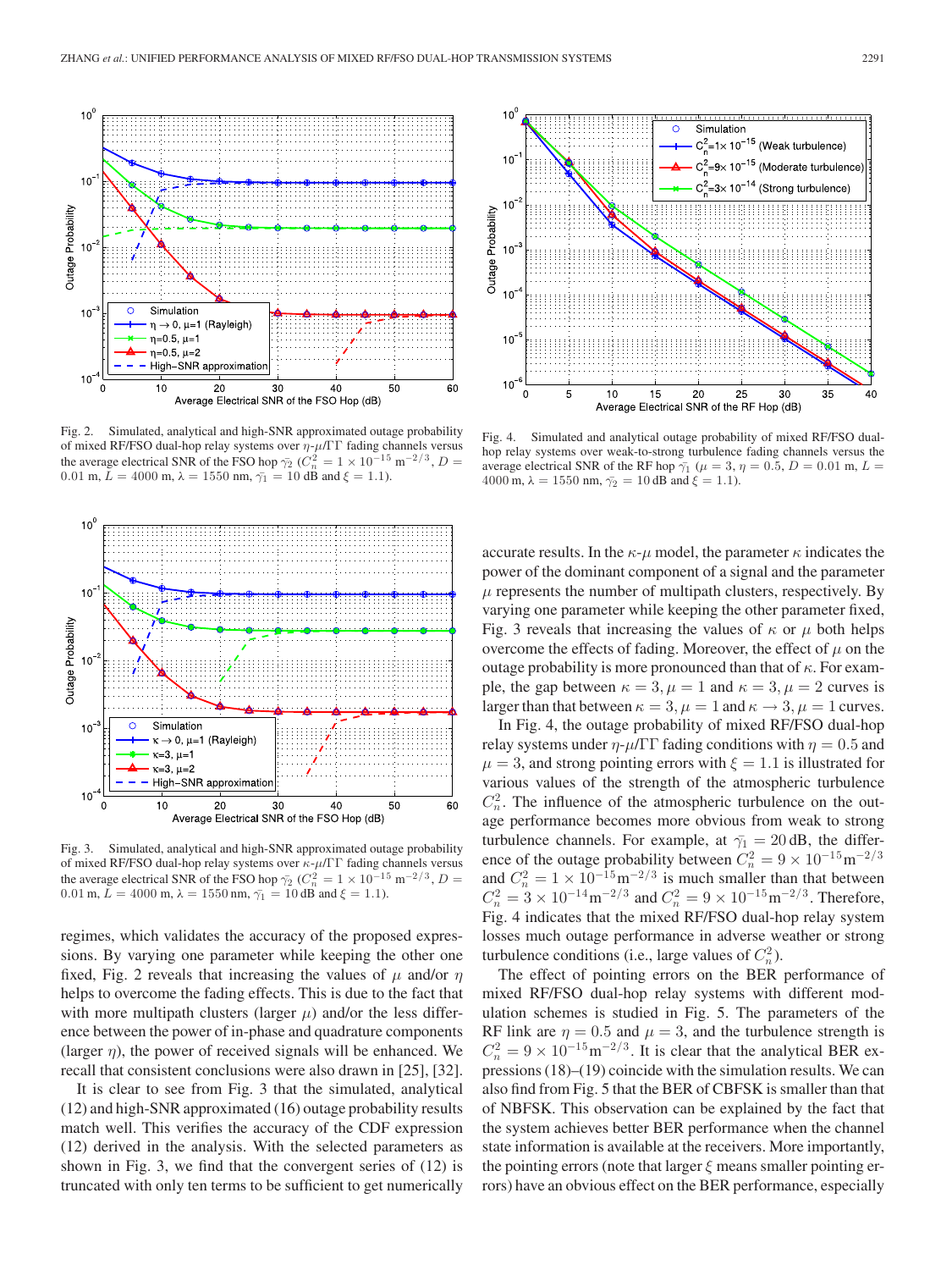

$$
I = \int_0^\infty x^{\alpha - 1} \exp\left(-\sigma x\right) G_{q,p}^{n,m} \left[\omega^{-1} x^{u/v} \left| \begin{array}{c} 1 - (b_q) \\ 1 - (a_p) \end{array} \right] dx \right]
$$
\n(A.2)

$$
= \frac{v^s u^{\alpha - 1/2} \sigma^{-\alpha}}{(2\pi)^{(u-1)/2 + c^*(v-1)}}
$$
  
 
$$
\times G_{vq+u,vp}^{vn,vm+u} \left[ \frac{\omega^{-v} u^u}{\sigma^u v^v (p-q)} \middle| \frac{\Delta(u, 1-\alpha), \Delta(v, 1-(b_q))}{\Delta(v, 1-(a_p))} \right],
$$
  
(A.3)

where  $s = \sum_{j=1}^{p} (1 - a_j) - \sum_{j=1}^{q} (1 - b_j) + \frac{q-p}{2} + 1$ ,  $c^* = m +$  $n - (p + q) / 2$ , and  $\Delta(u, v) = \frac{v}{u}, \frac{v+1}{u}, \dots, \frac{v+u-1}{u}$ . Note that from  $(A.2)$  to  $(A.3)$ , we have used the identity of  $[33, Eq.$ (2.24.3.1)]. By using [24, Eq. (9.31.2)] again, the analytical result of (A.1) can be expressed as

$$
I = \frac{v^s u^{\alpha - 1/2} \sigma^{-\alpha}}{(2\pi)^{(u-1)/2 + c^*(v-1)}} \times G_{vp, vq+u}^{vm+u, vn}
$$

$$
\times \left[ \frac{\omega^v \sigma^u}{u^u v^{v(q-p)}} \middle| 1 - \Delta(u, 1-\alpha), 1 - \Delta(v, 1-(b_q)) \right].
$$

$$
(A.4)
$$

## **REFERENCES**

- [1] J. A. Simpson, B. L. Hughes, and J. F. Muth, "Smart transmitters and receivers for underwater free-space optical communication," *IEEE J. Sel. Areas Commun.*, vol. 30, no. 5, pp. 964–974, Jun. 2012.
- [2] Z. Ghassemlooy, W. Popoola, and S. Rajbhandari, *Optical Wireless Communications: System and Channel Modelling With Matlab*. Boca Raton, FL, USA: CRC Press, 2012.
- [3] N. D. Chatzidiamantis, H. G. Sandalidis, G. K. Karagiannidis, and M. Matthaiou, "Inverse Gaussian modeling of turbulence-induced fading in free-space optical systems," *J. Lightw. Technol.*, vol. 29, no. 10, pp. 1590– 1596, May 2011.
- [4] E. Lee, J. Park, D. Han, and G. Yoon, "Performance analysis of the asymmetric dual-hop relay transmission with mixed RF/FSO links," *IEEE Photon. Technol. Lett.*, vol. 23, no. 21, pp. 1642–1644, Nov. 2011.
- [5] I. S. Ansari, F. Yilmaz, and M.-S. Alouini, "Impact of pointing errors on the performance of mixed RF/FSO dual-hop transmission systems," *IEEE Wireless Commun. Lett.*, vol. 2, no. 3, pp. 351–354, Jun. 2013.
- [6] H. Samimi and M. Uysal, "End-to-end performance of mixed RF/FSO transmission systems," *IEEE/OSA J. Opt. Commun. Netw.*, vol. 5, no. 11, pp. 1139–1144, Nov. 2013.
- [7] E. Zedini, I. S. Ansari, and M.-S. Alouini, "Performance analysis of mixed Nakagami- $m$  and gamma-gamma dual-hop FSO transmission systems," *IEEE Photon. J.*, vol. 7, no. 1, pp. 1–20, Feb. 2015.
- [8] E. Soleimani-Nasab and M. Uysal, "Generalized performance analysis of mixed RF/FSO systems," in *Proc. IEEE Opt. Wireless Commun.Conf.*, Funchal, Portugal, Sep. 2014, pp. 16–20.
- [9] M. A. Kashani, M. Uysal, and M. Kavehrad, "A novel statistical model for turbulence-induced fading in free-space optical systems," in *Proc. Int. Conf. Transparent Opt. Netw.*, Cartagena, Spain, Jun. 2013, pp. 1–5.
- [10] J. D. Parsons, *The Mobile Radio Propagation Channel*, vol. 2. New York, NY, USA: Wiley, 2000.
- [11] M. D. Yacoub, "The  $\kappa$ - $\mu$  distribution and the  $\eta$ - $\mu$  distribution," *IEEE Antennas Propag. Mag.*, vol. 49, no. 1, pp. 68–81, Feb. 2007.
- [12] L. C. Andrews and R. L. Phillips, *Laser Beam Propagation Through Random Media*. Bellingham, WA, USA: SPIE, 2005.

Fig. 5. Simulated and analytical BER of mixed RF/FSO dual-hop relay systems over  $\eta$ - $\mu$  and moderate turbulence fading channels versus the average electrical SNR of the RF hop  $\bar{\gamma_1}$  ( $\mu = 3$ ,  $\eta = 0.5$ ,  $D = 0.01$  m,  $L = 4000$  m,  $\lambda = 1550$  nm,  $\bar{\gamma}_2 = 10$  dB and  $C_n^2 = 9 \times 10^{-15}$  m<sup>-2/3</sup>).

when  $\xi$  is small. This observation agrees with the corresponding finding in [5].

# VI. CONCLUSION

In this paper, we investigated a dual-hop relaying system over mixed RF/FSO links, which can be modeled as  $\eta$ - $\mu$ /ΓΓ and  $\kappa$ - $\mu/\Gamma\Gamma$  distributions. Novel and exact expressions of the CDF and PDF of the end-to-end SNR were derived in terms of Meijer's G-functions. We also derive the new analytical expressions of the end-to-end outage probability and average BER for such system. These results are general, since they correspond to  $\kappa$ - $\mu$ and  $\eta$ - $\mu$  fading in the RF link, and account for pointing errors, atmospheric turbulence and different modulation schemes in the FSO link. Note that for the case of  $\kappa$ - $\mu$ /ΓΓ fading, the infinite series in corresponding results quickly and steadily converges, requiring only a few terms to obtain a desired accuracy. For example, to obtain an error smaller than  $10^{-6}$ , less than ten terms are required in all of considered cases. Capitalizing on the high-SNR asymptotic outage probability, some useful insights were revealed. Particularly, it is clear to find that the outage probability becomes smaller as the electrical SNR of the FSO link increases. In addition, we demonstrated that pointing errors have an obvious effect on the BER performance.

## **APPENDIX**

We involve the integral in terms of power, exponential and Meijer's G-functions as

$$
I = \int_0^\infty x^{-\alpha - 1} \exp\left(-\sigma x^{-1}\right) G_{p,q}^{m,n} \left[\omega x^{u/v} \begin{vmatrix} (a_p) \\ (b_q) \end{vmatrix} dx, \tag{A.1}
$$

where  $(a_p) = \{a_1, \dots, a_p\}, (b_q) = \{b_1, \dots, b_q\}.$  Applying a change of variables,  $x^{-1} \rightarrow x$  and with the help of [24, Eq.